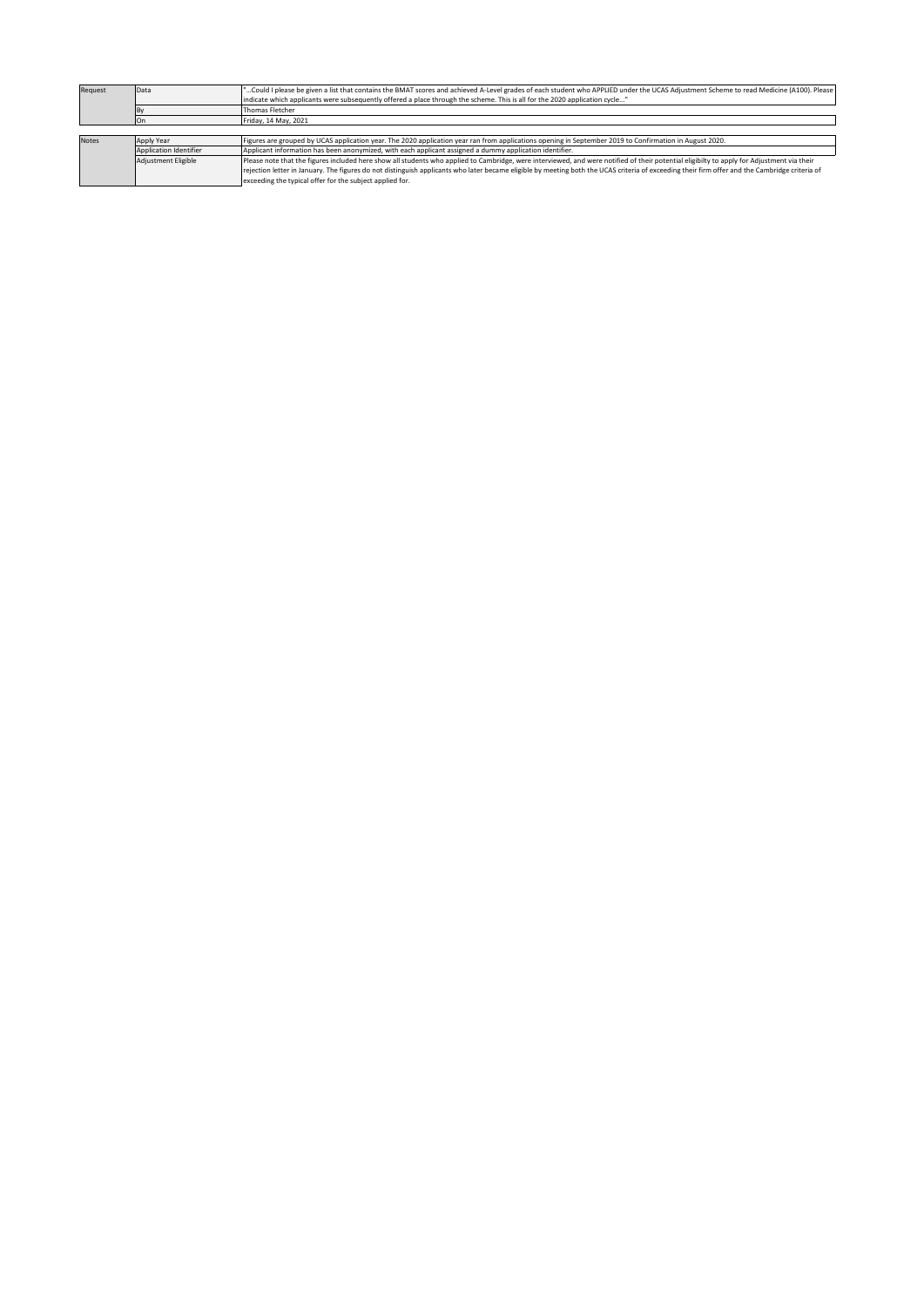|          | Apply | Adjustment<br>Application | ApplyID | Accepted | <b>BMAT Score</b> |           |           |
|----------|-------|---------------------------|---------|----------|-------------------|-----------|-----------|
| Course   | Year  |                           |         |          | Section 1         | Section 2 | Section 3 |
|          | 2020  |                           | 100001  |          | 3.0               | 4.1       | 4.0       |
|          |       |                           | 100002  |          | 3.6               | 3.1       | 2.0       |
|          |       |                           | 100003  | Yes      | 3.8               | 5.3       | 3.0       |
|          |       |                           | 100004  |          | 3.8               | 4.6       | 3.0       |
|          |       |                           | 100005  | Yes      | 4.1               | 4.1       | 3.5       |
|          |       |                           | 100006  |          | 4.1               | 3.7       | 3.0       |
|          |       |                           | 100007  | Yes      | 4.2               | 5.1       | 3.0       |
|          |       |                           | 100008  |          | 4.3               | 4.1       | 3.0       |
|          |       |                           | 100009  | Yes      | 4.6               | 5.3       | 3.0       |
|          |       |                           | 100010  |          | 4.6               | 3.9       | 2.5       |
|          |       |                           | 100011  |          | 4.6               | 5.1       | 2.5       |
|          |       | Yes                       | 100012  |          | 4.7               | 4.0       | 3.0       |
|          |       |                           | 100013  | Yes      | 4.9               | 5.1       | 2.5       |
| Medicine |       |                           | 100014  |          | 4.9               | 5.1       | 3.0       |
| (A100)   |       |                           | 100015  |          | 4.9               | 5.1       | 3.0       |
|          |       |                           | 100016  |          | 5.1               | 4.8       | 3.5       |
|          |       |                           | 100017  | Yes      | 5.4               | 5.8       | 3.0       |
|          |       |                           | 100018  |          | 5.4               | 4.8       | 3.0       |
|          |       |                           | 100019  |          | 5.4               | 4.1       | 2.0       |
|          |       |                           | 100020  | Yes      | 5.6               | 5.5       | 3.0       |
|          |       |                           | 100021  | Yes      | 5.6               | 5.5       | 2.5       |
|          |       |                           | 100022  | Yes      | 5.6               | 5.3       | 2.5       |
|          |       |                           | 100023  | Yes      | 5.6               | 4.9       | 3.0       |
|          |       |                           | 100024  |          | 5.6               | 4.4       | 4.0       |
|          |       |                           | 100025  | Yes      | 5.9               | 6.0       | 2.0       |
|          |       |                           | 100026  | Yes      | 5.9               | 4.8       | 3.0       |
|          |       |                           | 100027  | Yes      | 6.5               | 4.1       | 3.5       |
|          |       |                           | 100028  | Yes      | 6.8               | 5.8       | 2.0       |